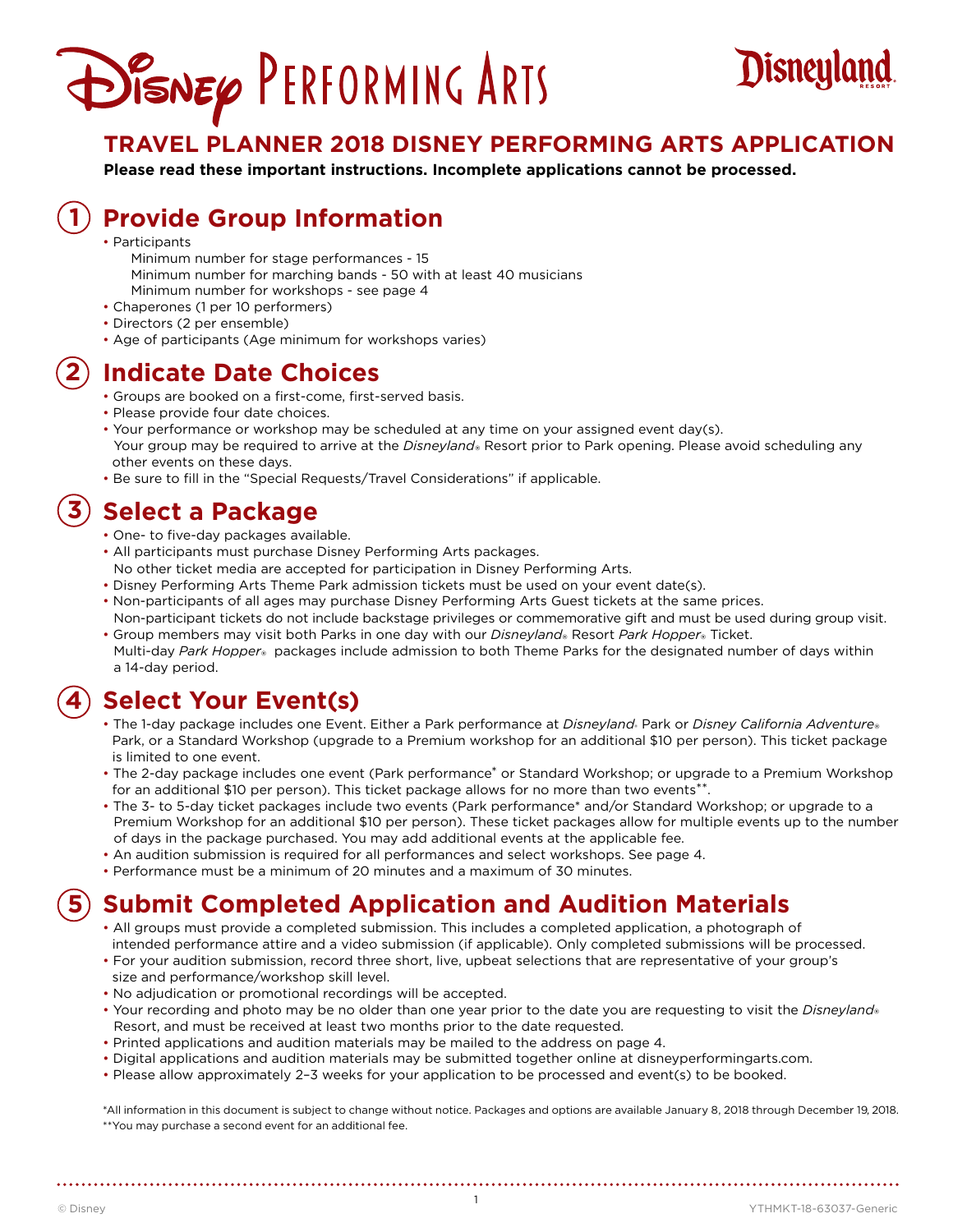### **DISNEY PERFORMING ARTS APPLICATION**

Please type or print clearly and complete both sides. Incomplete applications cannot be processed. One group per application. Spell pronunciations phonetically.



| Type of Group (circle one): dance concert choir show choir vocal jazz marching band concert band |                                                                                  |  |  |
|--------------------------------------------------------------------------------------------------|----------------------------------------------------------------------------------|--|--|
|                                                                                                  | jazz band full orchestra string orchestra theatre other: _______________________ |  |  |
|                                                                                                  |                                                                                  |  |  |
|                                                                                                  |                                                                                  |  |  |
| Assistant Director: <u>Contractor Communication (req.):</u> Pronunciation (req.):                |                                                                                  |  |  |
|                                                                                                  |                                                                                  |  |  |
|                                                                                                  |                                                                                  |  |  |
| Group Organizer (if someone other than the director is planning your event)                      |                                                                                  |  |  |
|                                                                                                  |                                                                                  |  |  |
|                                                                                                  |                                                                                  |  |  |

## **1 Provide Group Information**

| Participants                                    | Number |
|-------------------------------------------------|--------|
| Instrumentalists                                |        |
| <b>Auxiliary Units</b>                          |        |
| Vocalists                                       |        |
| Dancers                                         |        |
| Actors                                          |        |
| Age Range of Participants (minimum 7 years old) |        |
| Chaperones (maximum one per 10 participants)    |        |
| Directors (maximum two)                         |        |

Please give a brief description of your show:

| Please give a brief description of your costume:<br><u> and a set of the set of the set of the set of the set of the set of the set of the set of the set of the set o</u> |                   |                       |
|----------------------------------------------------------------------------------------------------------------------------------------------------------------------------|-------------------|-----------------------|
| Dates and locations of previous Disney Performing Arts or Disney Magic Music Days participation:                                                                           |                   |                       |
| Date: Location: Location: Location: Date: Location: Location:                                                                                                              |                   |                       |
|                                                                                                                                                                            |                   |                       |
| Travel Planner Company Information: Forum Music Festivals Agent/Planner: Becky Norman                                                                                      |                   |                       |
| Address: 1370 Brea Blvd., Suite 134                                                                                                                                        |                   |                       |
| City: Fullerton State/Province: CA Country: U.S.                                                                                                                           |                   | 92835<br>Postal Code: |
| Telephone: 888-763-6786                                                                                                                                                    | Fax: 714-449-1794 |                       |
| Exact Email Address: ____ office@forummusicfestivals.com                                                                                                                   |                   |                       |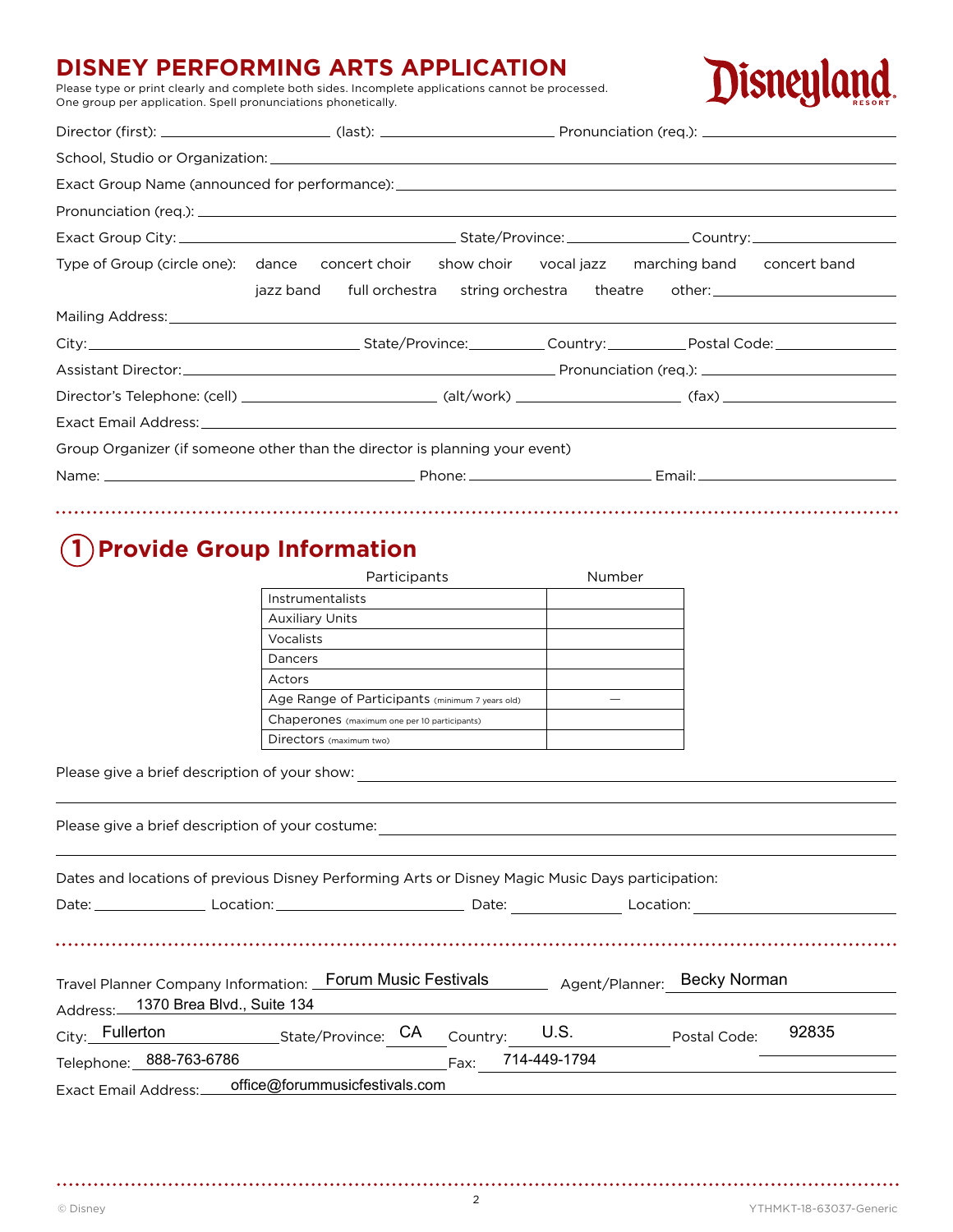## Disneular

**Indicate Date Choices** Avoid travel dates and dates on which you have other events booked.

|--|

Anaheim Arrival Date/Time: Anaheim Departure Date/Time:

Special Requests/Travel Considerations:

#### Your group will be required to provide vehicles during your event for the purpose of storing costumes and equipment. Only vehicles necessary to the production of your event will be permitted backstage.

Can your group arrive directly backstage on a bus? \_\_\_\_\_YES \_\_\_\_\_NO

Please list any music festivals or other Resort events you will be participating in during your visit:

## **3 Select Your Package**

#### **1-Day, 1-Park Disney Performing Arts OnStage Performance Package\***

- The 1-Day, 1-Park Ticket Package includes one Park performance.
- The 1-Day, 1-Park Ticket Package includes admission to either *Disneyland*® Park or *Disney California Adventure*® Park for one day and must be used in the park where performance takes place. • This ticket package is limited to one event.

#### **1-Day, 1-Park Disney Performing Arts Workshop Package\***

- The 1-Day package includes one Standard Workshop (or upgrade to a Premium Workshop for an additional \$10 per person).
- The 1-Day, 1-Park Ticket Package includes admission to either *Disneyland*® Park or *Disney California Adventure*® Park for one day and must be used in the park where workshop takes place.
- This ticket package is limited to one event.

#### **1-Day Disney Performing Arts** *Park Hopper*® **OnStage Performance Package\***

- The 1-Day *Park Hopper*® Ticket Package includes one Park Performance.
- The 1-Day *Park Hopper*® Ticket Package includes admission to both *Disneyland*® Park and *Disney California Adventure*® Park for one day.
- This ticket package is limited to one event.

#### **1-Day Disney Performing Arts** *Park Hopper*® **Workshop Package\***

- The 1-Day *Park Hopper*® Ticket Package includes one Standard Workshop (or upgrade to a Premium Workshop for an additional \$10 per person). • The 1-Day *Park Hopper*® Ticket Package includes admission to both
- *Disneyland*® Park and *Disney California Adventure*® Park for one day.
- This ticket package is limited to one event.

#### **2-Day Disney Performing Arts Park Hopper** ® **OnStage Performance Package\***

- The 2-Day *Park Hopper*® Ticket Package includes one Park Performance. • The 2-Day *Park Hopper*® Ticket Package includes admission to both *Disneyland*® Park and *Disney California Adventure*® Park for two days (tickets expire 13 days after first use, and each day of use of *Park Hopper*® Ticket constitutes one full day of use).
- This ticket package allows for no more than two events. Additional fees apply.

#### **2-Day Disney Performing Arts Park Hopper** ® **Workshop Package\***

- The 2-Day *Park Hopper*® Ticket Package includes one Standard Workshop (or upgrade to a Premium Workshop for an additional \$10 per person).
- The 2-Day *Park Hopper*® Ticket Package includes admission to both *Disneyland*® Park and *Disney California Adventure*® Park for two days (tickets expire 13 days after first use, and each day of use of *Park Hopper*® Ticket constitutes one full day of use).
- This ticket package allows for no more than two events. Additional fees apply.

#### **3-, 4- and 5-Day Disney Performing Arts Park Hopper** ® **Packages\*:**

- Includes two events (Park performance\* or Standard Workshop; or upgrade to a Premium Workshop for an additional \$10 per person).
- The 3-, 4- and 5-Day *Park Hopper*® Disney Performing Arts Ticket Packages include admission to both *Disneyland*® Park and *Disney California Adventure*® Park for the specified number of days (tickets expire 13 days after first use, and each day of use of *Park Hopper*® Ticket constitutes one full day of use).
- These ticket packages allow for multiple events up to the number of days in the package purchased.
- You may add on additional events at the applicable fee and must meet the minimum participant requirements.
	- **3-Day Disney Performing Arts Park Hopper** ® **Package\***
	- **4-Day Disney Performing Arts Park Hopper** ® **Package\***
	- **5-Day Disney Performing Arts Park Hopper** ® **Package\***
- **3-, 4- and 5-Day Disney Performing Arts Park Hopper**® **Workshop Packages\*:** • Includes two events (Standard Workshop; or upgrade to a Premium Workshop for an additional \$10 per person).
	- The 3-, 4- and 5-Day *Park Hopper*® Disney Performing Arts Ticket Packages include admission to both *Disneyland*® Park and *Disney California Adventure*® Park for the specified number of days (tickets expire 13 days after first use, and each day of use of *Park Hopper*® Ticket constitutes one full day of use).
	- These ticket packages allow for multiple events up to the number of days in the package purchased.
	- You may add on additional events at the applicable fee and must meet the minimum participant requirements.

**3-Day Disney Performing Arts Park Hopper** ® **Package\***

- **4-Day Disney Performing Arts Park Hopper** ® **Package\***
- **5-Day Disney Performing Arts Park Hopper** ® **Package\***

\*Packages and options are available January 8, 2018 to December 19, 2018.